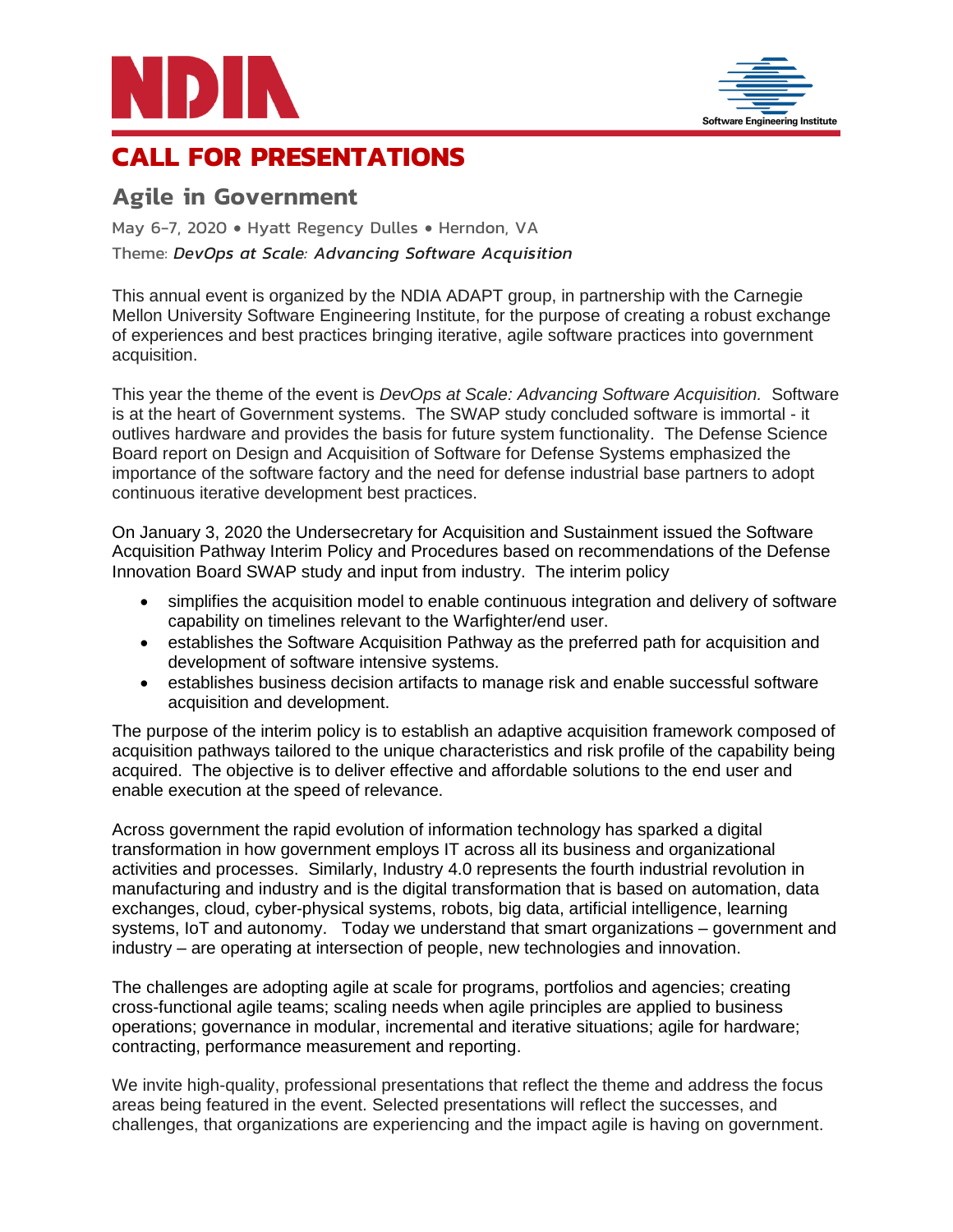



#### **PRESENTATION TOPICS**

Presentations will be considered from business and Government that address the following topics:

# **Integrating Iterative Development with Acquisition**

Government acquisition is still a traditional enterprise process. Fitting iterative software development into this traditional, waterfall-oriented mindset is a challenge. The 2018 DIB SWAP study recommended the software factory approach to iterative development. What are the challenges in implementing these concepts in acquisition? How are they integrated with the traditional processes of program and portfolio management? How should we approach traceability, progress measurement and metrics, and contractual performance when integrating iterative development into the acquisition process?

# **Performance Measurement**

Acquisition contracting requires performance measurement and reporting. Several guides have been written regarding applying the Earned Value Management system to programs with agile development. Presentations are sought on types of agile metrics and how they integrate with acquisition management and oversight are welcome. Talks on software factory integrated tool chains and how they relate to acquisition artifacts such as design reviews, CDRLS, etc. are also applicable. Technology business management and lean portfolio management, and their alignment with budgeting, are also topics that may be addressed in these sessions.

# **Model-Based Systems Engineering (MBSE) and Agile**

On large-scale projects collaboration and the consistent use of designs across multiple teams and contractors are critical to success. MBSE provides a platform to enable business analysts to collaborate with developers to produce precise, consistent design specifications that can derivative development automation and higher quality on a fast turnaround basis. How does iterative software development fit in MBSE? What are the benefits and challenges?

#### **Agile and Cybersecurity**

This session addresses how agile principles or DevOps can be applied to acquiring and evolving cyber capabilities to keep up with the rapidly changing threat. Compliance with NIST 800-171 and assurance of adequate security is compounded by the acceleration of change. Presentations will address various perspectives on agile cybersecurity. High assurance applications are of great interest. Examples are medical devices, highly regulated industries, or mission-critical systems impacting flight worthiness, or autonomous vehicles.

#### **DevOps for Government – Case Studies and Approaches**

DevOps is becoming increasingly important as Government strives for improvements both in acquisition speed and data protection. Terms such as SecDevOps or DevSecOps have been used to indicate the integration of security with continuous integration and delivery. Presentations are sought that address the concepts, challenges and successful practices of implementing DevOps processes. Pros, cons, case studies and challenges surrounding application of DevOps in Government organizations are welcome.

#### **Agile Architecture**

Agile architecture refers to both the use of agile methods in developing architectures of various types and levels (enterprise, solution, data, etc.) as well as the architecture necessary to integrate multiple activities for agile development on a large scale. This session will address